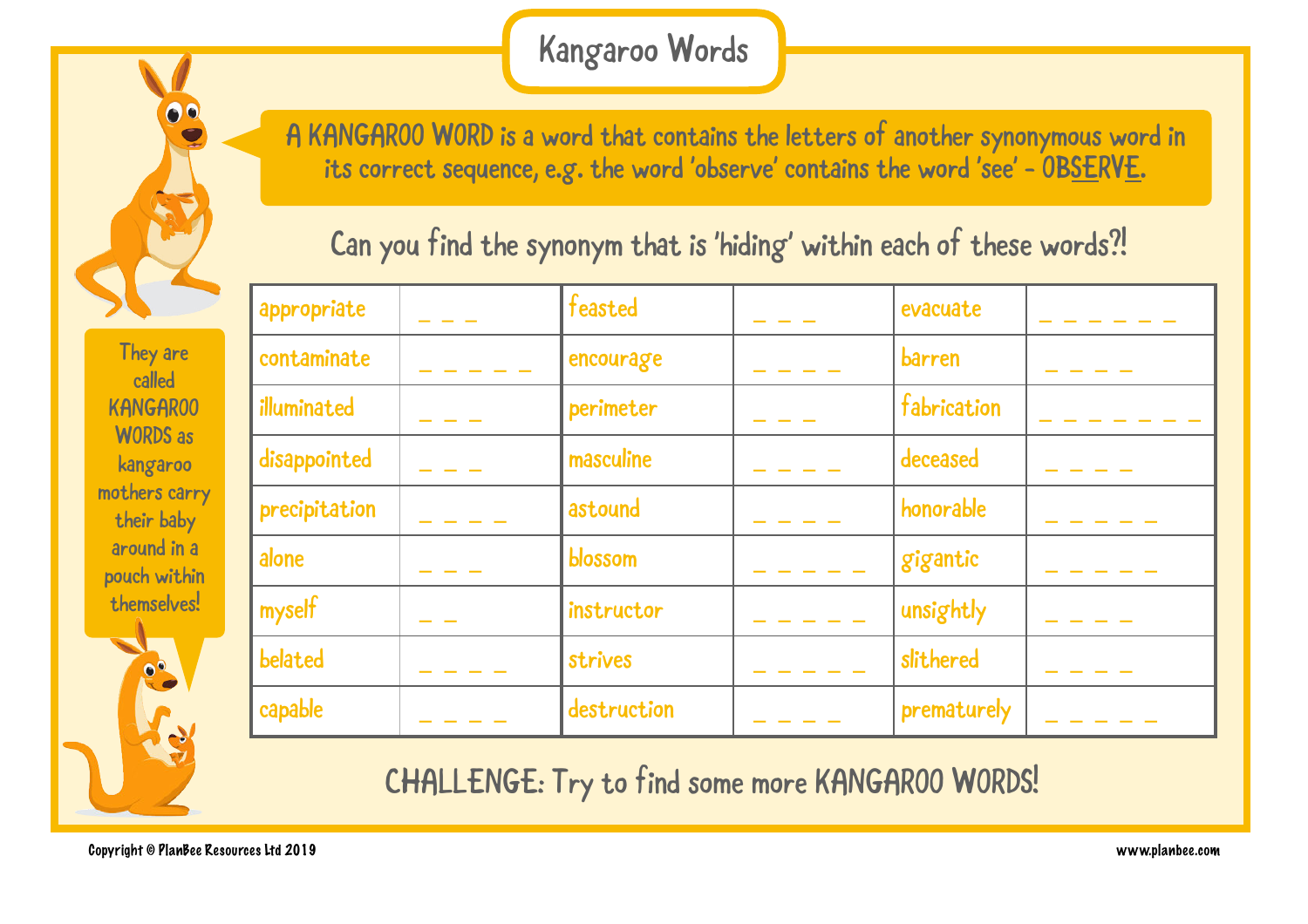## Kangaroo Words

**like please the correct sequence**, e. A KANGAROO WORD is a word that contains the letters of another synonymous word in its correct sequence, e.g. the word 'observe' contains the word 'see' –  $\texttt{OBS\text{ERVE}}$ .

Can you find the synonym that is 'hiding' within each of these words?!

|                             | appropriate   | $\mathsf{A}$ | feasted     | F              | evacuate    |   |
|-----------------------------|---------------|--------------|-------------|----------------|-------------|---|
| They are<br>called          | contaminate   |              | encourage   |                | barren      | B |
| <b>KANGAR00</b>             | illuminated   |              | perimeter   | R              | fabrication |   |
| <b>WORDS</b> as<br>kangaroo | disappointed  |              | masculine   | $\overline{M}$ | deceased    |   |
| others carry<br>their baby  | precipitation |              | astound     | S              | honorable   | N |
| around in a<br>pouch within | alone         | 0            | blossom     | B              | gigantic    | G |
| themselves!                 | myself        | M            | instructor  |                | unsightly   |   |
| <b>PO</b>                   | belated       |              | strives     |                | slithered   | ◠ |
| $\mathbf{V}$                | capable       |              | destruction |                | prematurely | F |

CHALLENGE: Try to find some more KANGAROO WORDS!

kangaroo mothers carry their baby around in a pouch within themselves!

86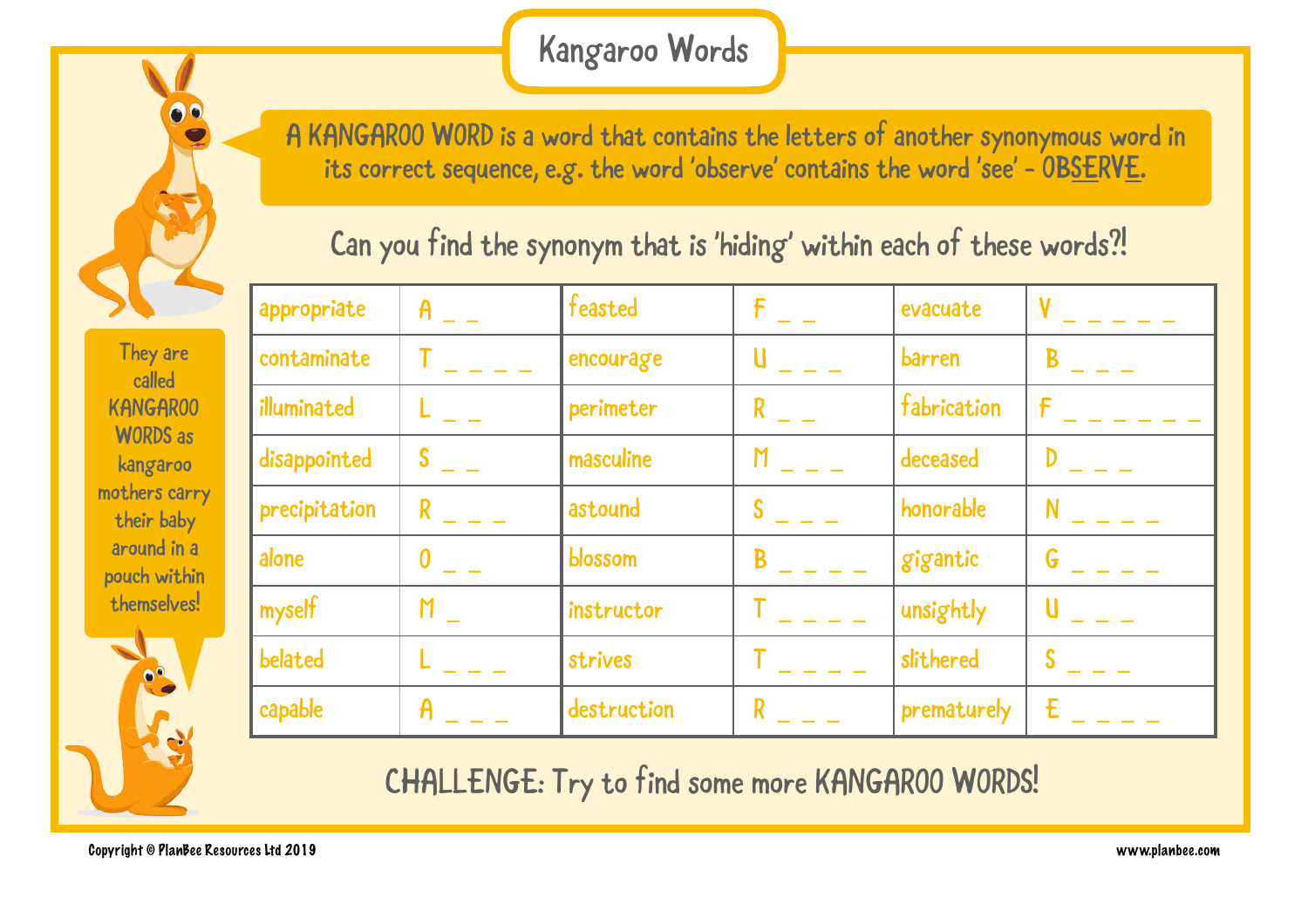## Kangaroo Words

**like please the correct sequence**, e. A KANGAROO WORD is a word that contains the letters of another synonymous word in its correct sequence, e.g. the word 'observe' contains the word 'see' –  $\texttt{OBS\text{ERVE}}$ .

Can you find the synonym that is 'hiding' within each of these words?!

**lovely** KANGAROO They are called WORDS as kangaroo mothers carry their baby around in a pouch within themselves!

00

| appropriate   | feasted     | evacuate    |
|---------------|-------------|-------------|
| contaminate   | encourage   | barren      |
| illuminated   | perimeter   | fabrication |
| disappointed  | masculine   | deceased    |
| precipitation | astound     | honorable   |
| alone         | blossom     | gigantic    |
| myself        | instructor  | unsightly   |
| belated       | strives     | slithered   |
| capable       | destruction | prematurely |

CHALLENGE: Try to find some more KANGAROO WORDS!

Copyright © PlanBee Resources Ltd 2019 www.planbee.com